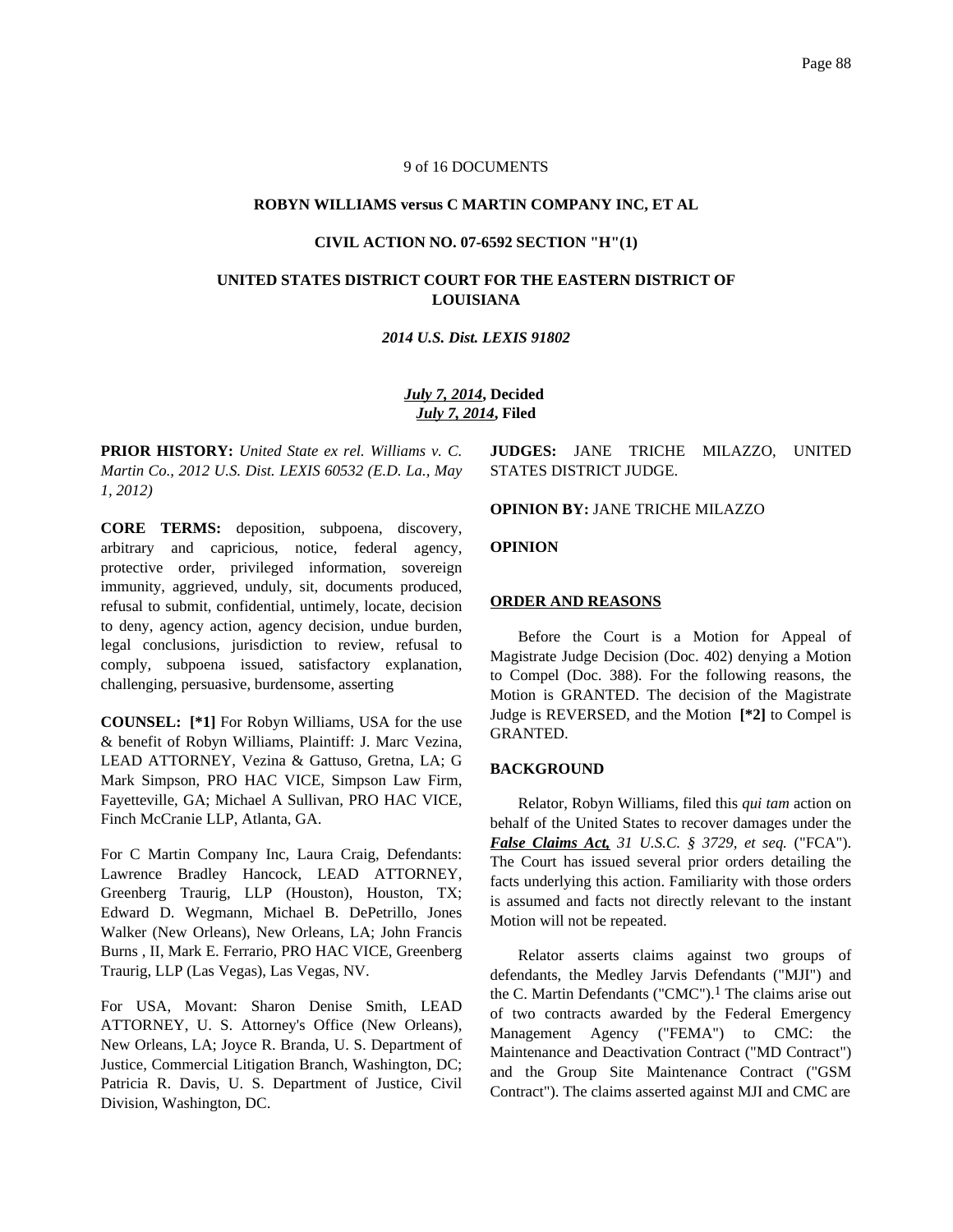almost identical. On multiple occasions over the course of this litigation, CMC and MJI have filed Motions and pursued defenses jointly. In several instances these efforts avoided presenting the Court with duplicate filings asserting identical issues. The facts relevant to the instant dispute must be viewed in light of this reality.

> 1 MJI was dismissed from this suit on May 29, 2014.

On November 14, 2012 **[\*3]** CMC filed a *Touhy* request with FEMA seeking numerous documents related to the GSM Contract.<sup>2</sup> On December 4, 2012, MJI filed its own *Touhy* request with FEMA seeking documents related to both contracts. The requests for documents related to the GSM Contract are not at issue. On December 23, 2013 (over one year after the *Touhy* request was filed), FEMA produced twelve documents in response to the *Touhy* request related to the MD Contract. On January 7, 2014, MJI filed a Motion for Sanctions against the United States, arguing that the government should be sanctioned for its failure to preserve and produce the overwhelming majority of documents related to the MD Contract. On February 18, 2014, the Court heard oral argument on the Motion for Sanctions during which the Court expressed amazement at the government's failure to properly preserve the documents related to the MD Contract. On February 27, 2014, while the Motion for Sanctions was under submission, the government notified Defendants and the Court that additional documents responsive to MJI's request had been located. On April 21, 2014 (approximately one month before trial), the United States produced over 26,000 pages of documents **[\*4]** related to the MD Contract. The material was produced subject to a protective order entered by the Court. In light of the large number of documents produced by the government, the Court continued the trial. On May 22, 2014, CMC requested a 30(b)(6) deposition of FEMA. The topics to be discussed at the deposition pertained only to the 26,000 pages related to the MD Contract. Shortly after receiving the deposition notice, FEMA notified CMC that it would not be appearing for the deposition in accordance with its *Touhy* regulations. CMC responded with a Motion to Compel. The Court referred the Motion to the Magistrate Judge, who denied the Motion on the grounds that the deposition notice was not timely and would create an undue burden on FEMA. CMC appealed to this Court.

2 The term "*Touhy* request" references to the Supreme Court's decision in *U.S. ex rel. Touhy v. Ragen, 340 U.S. 462, 71 S. Ct. 416, 95 L. Ed. 417 (1951)*. *Touhy* held that a federal agency could validly promulgate regulations prohibiting its employees from testifying in private litigation. *Id. at 469-70*. In the wake of *Touhy* and its progeny, a party seeking discovery from a federal agency must generally file a request pursuant to the agency's *Touhy* regulations.

### **LEGAL [\*5] STANDARD**

With the consent of the presiding district judge, a magistrate judge may adjudicate non-dispositive pre-trial motions. *28 U.S.C. § 636(b)(1)(A)*. A magistrate judge is afforded broad discretion in resolving such motions. *McCallon v. BP Am. Prod. Co.*, No. 05-0597, C/W 05-0700, 2006 WL 3246886, at \*2 (E.D. La. Nov. 8, 2006). A party aggrieved by the magistrate judge's ruling may appeal to the district judge within fourteen days after service of the ruling. *Fed. R. Civ. P. 72(a)*. The district judge may reverse only upon a finding that the ruling is "clearly erroneous or contrary to law." *28 U.S.C. § 636(b)(1)(A)*; *Fed. R. Civ. P. 72(a)*. In order to meet this high standard, the district judge must be "left with a definite and firm conviction that a mistake has been committed." *Yelton v. PHI, Inc., 284 F.R.D. 374, 376 (E.D. La. 2012)* (internal quotation marks omitted).

### **LAW AND ANALYSIS**

The Court must first consider whether CMC has demonstrated that the decision of the Magistrate Judge should be reversed. Since the Court concludes that the decision of the Magistrate Judge should be reversed, the Court must next consider the proper result of the Motion to Compel.

# **I. The Decision of the [\*6] Magistrate Judge Should be Reversed**

The United States asserted two basic arguments in opposition to the Motion to Compel: (1) that this Court lacked jurisdiction to review FEMA's decision to deny CMC's request for a deposition, and (2) the Court could only overturn the government's decision if CMC proved that the decision was arbitrary and capricious. The Magistrate Judge pretermitted addressing these arguments, finding instead that the discovery sought by CMC was not timely and would create an undue burden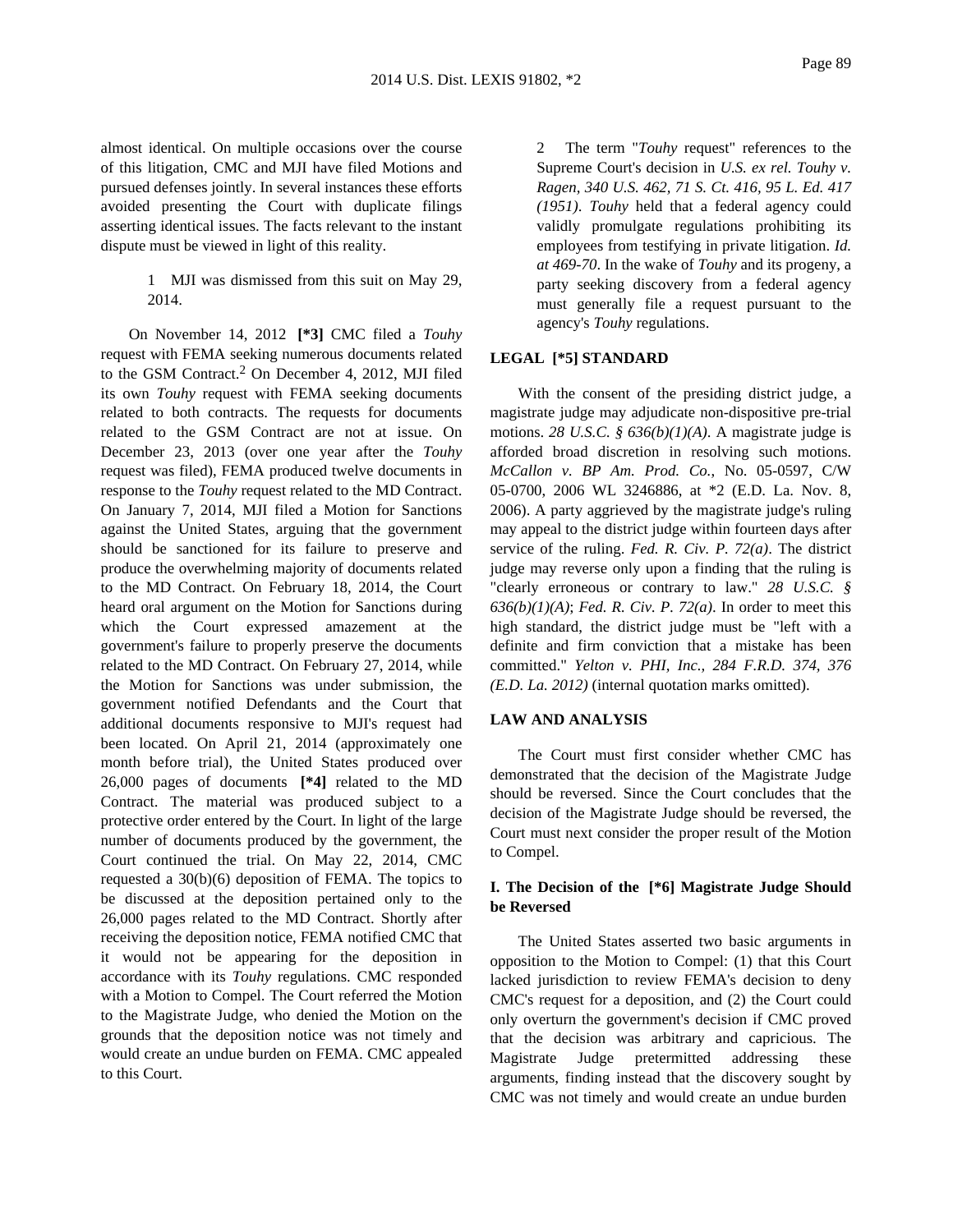on the government. The Court has reviewed the decision and is "left with a definite and firm conviction that a mistake has been committed." *Yelton, 284 F.R.D. at 376*.

Both Relator and the government argue that CMC's request to depose a FEMA representative is untimely. Relator and the United States insist that CMC has no right to depose a FEMA representative because CMC never formally requested any documents related to the MD contract. Additionally, the parties argue that general discovery closed on February 15, 2013 3 and CMC's request was not served until May 22, 2014. Neither argument is persuasive.

> 3 Discovery as to most issues closed in February of 2013. Discovery related to an **[\*7]** arbitration proceeding between CMC and MJI remained open for several months thereafter.

MJI requested the documents related to the MD contract on December 4, 2012--*before* the close of discovery. The Court can find no reason why CMC's failure to send a duplicate request on its own behalf is of any importance. As explained earlier, the parties were in a very similar position. Therefore, once MJI requested the documents, CMC should have reasonably expected that it would receive copies of any documents produced to MJI. Accordingly, the fact that CMC never directly requested the relevant documents is of no moment.

The argument that the deposition request is untimely because discovery is closed is also rejected. The documents at issue were requested in December of 2012. However, FEMA lost the relevant documents and was unable to locate them for well over a year. Indeed, FEMA did not locate the 26,000 pages of documents until after MJI filed a Motion for Sanctions. As soon as FEMA finally produced the lost documents, CMC requested a deposition based only on the documents. The United States argues that CMC could have requested a deposition while discovery was still open, but CMC's decision to **[\*8]** seek a deposition was based on the contents of the document production. There is simply no way that CMC could have known in 2013 that documents produced 18 months later would reveal the need for a deposition. Since the documents relating to the MD Contract were timely requested, and CMC's deposition request mas made promptly after receiving the documents, the Court finds that the deposition request was timely.

Additionally, the Magistrate Judge found that the burden of FEMA's compliance with the deposition notice outweighs the likely benefit of the deposition. The Magistrate Judge specifically noted that the government would be required to review the 26,000 page document production for privilege, that the deponent would have to review the documents and that the person with the most knowledge of the documents may no longer be an employee of FEMA. The Court does not agree that the deposition would unduly burden FEMA. Any concerns regarding privileged information in the document production are significantly reduced, if not eliminated, by the fact that the parties have entered into a protective order which specifically applies to depositions.4 Additionally, at a recent status conference, **[\*9]** the Court indicated that CMC should revise its deposition notice to specifically identify those documents it wishes to discuss at the deposition. In light of the Court's ruling on the instant Motion, the Court now orders CMC to revise its deposition notice as discussed at the conference in order to reduce the potential burden on FEMA. Therefore, it appears unlikely that a deposition witness will need to review all 26,000 pages of documents. Finally, the documents at issue are not a trivial part of this litigation. Rather, they represent FEMA's records of a contract which Relator claims CMC fraudulently induced FEMA to award. Accordingly, the Court is convinced that any burden on the United States is outweighed by CMC's need to fully explore the importance of these documents.

> 4 The protective order also contains a clawback provision which permits FEMA to recover any documents found to contain privileged information.

In light of the foregoing analysis, the Court finds that the decision of the Magistrate Judge must be reversed.

#### **II. The Motion to Compel**

Having set aside the decision of the Magistrate Judge, the Court now considers the Motion to Compel. The United States presents three arguments: **[\*10]** (1) the Court lacks jurisdiction to consider the Motion; (2) if the Court considers the Motion, it must evaluate FEMA's refusal to sit for the deposition under the Administrative Procedures Act, *5 U.S.C. § 706* ("APA"); and, (3) FEMA's decision declining to sit for the deposition should not be reversed by this Court.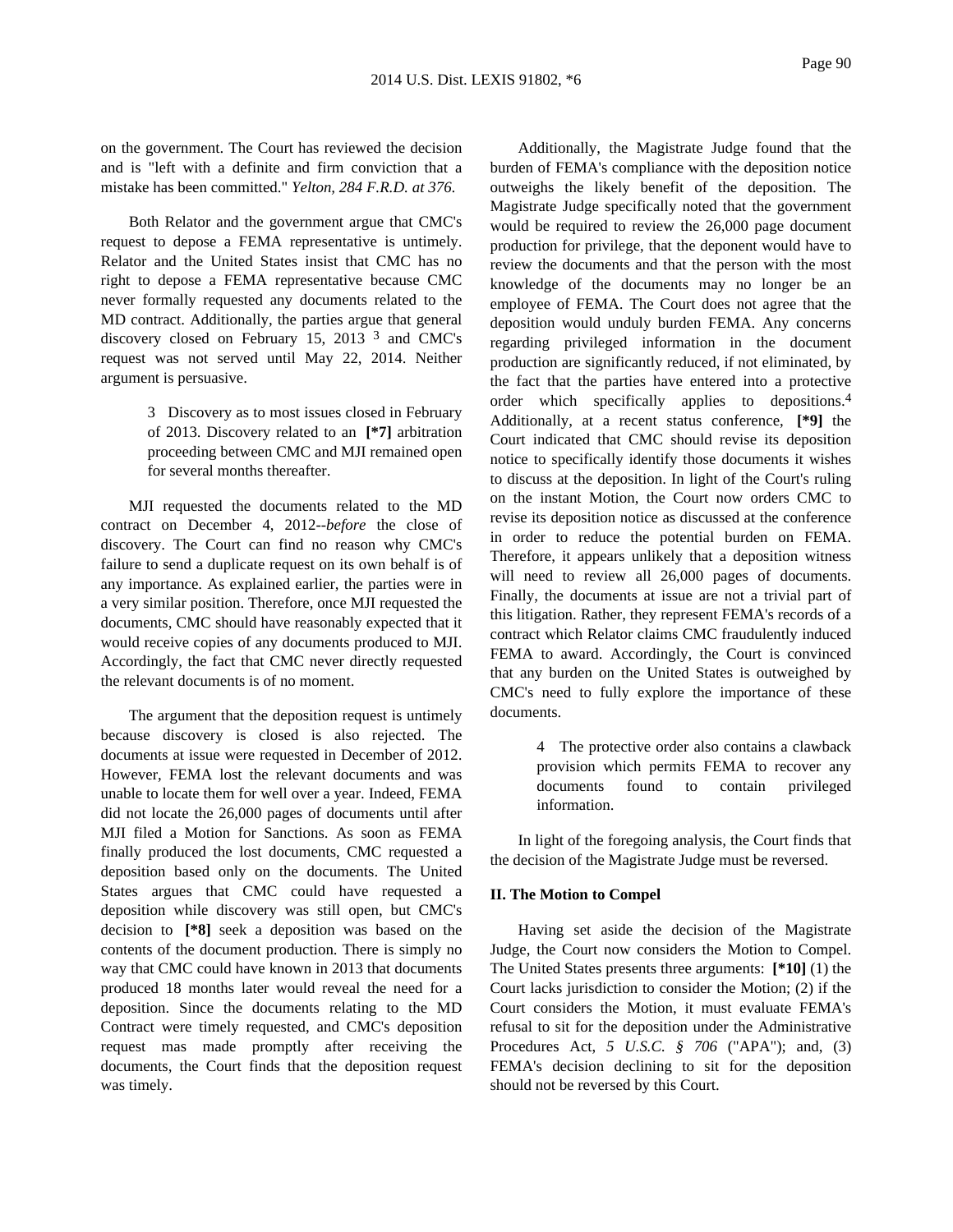### **A. This Court's Jurisdiction**

The United States first argues that this Court lacks jurisdiction to review FEMA's decision to deny CMC's request for a deposition. Specifically, the government invokes the doctrine of sovereign immunity. It is well settled that the United States, as sovereign, enjoys immunity from suit without its consent. *United States v. Sherwood, 312 U.S. 584, 586, 61 S. Ct. 767, 85 L. Ed. 1058 (1941)*. Accordingly, this Court lacks jurisdiction to order the United States to comply with the deposition subpoena unless the government has consented to this proceeding. The government concedes that it has consented to suits brought by persons "adversely affected or aggrieved by agency action" and that CMC is such a person. *5 U.S.C. § 702*. However, the government argues that CMC's only remedy is to bring an independent suit under the APA<sup>5</sup>. The Court disagrees.

> 5 The APA permits persons aggrieved **[\*11]** by agency action to bring a suit against the United States in federal court in order to obtain judicial review of the challenged action.

It appears that the Fifth Circuit has not yet directly addressed whether a subpoena issued to a federal agency may be enforced in the proceeding from which the subpoena originated. *See Beckett v. Serpas, No. 12-910, 2013 U.S. Dist. LEXIS 28848, 2013 WL 796067 (E.D. La. Mar. 4, 2013)* (noting that the Fifth Circuit had not addressed the issue). However, at least one other section of this Court has examined the issue in detail. In *In re Vioxx Products Liability Litigation*, the plaintiffs of a private lawsuit subpoenaed an FDA employee to appear for a deposition. *235 F.R.D. 334, 335 (E.D. La. 2006)*. The United States refused to permit the employee to testify and moved to quash the subpoena. *Id.* The plaintiffs cross-moved to compel the deposition. *Id.* The United States asserted in *Vioxx* the exact same sovereign immunity argument it asserts in the instant matter. The *Vioxx* court held that the plaintiffs could properly compel compliance with a subpoena issued by a federal court within the proceeding from which the subpoena initiated. *Id. at 343*. In reaching this conclusion, the court **[\*12]** noted that "nearly every court faced with this issue has determined that sovereign immunity does not insulate a federal agency from complying with a Rule 45 subpoena." *Id.* (collecting cases). The Court finds the reasoning of *Vioxx* and the cases cited therein persuasive. Accordingly, this Court finds that it has jurisdiction to

compel FEMA's compliance with CMC's subpoena.

#### **B. Standard of Review**

The United States argues that, if this Court exercises jurisdiction, it may only review FEMA's decision not to comply with the subpoena under the APA's arbitrary and capricious standard. *See 5 U.S.C. § 706*. There is a split among federal courts regarding the proper standard of review of a federal agency's refusal to comply with a subpoena. *See In re Vioxx, 235 F.R.D. at 344* (noting dispute). However, the Court need not resolve this dispute today because it finds that FEMA's decision should be reversed even under the arbitrary and capricious standard.

# **C. FEMA's Decision Not to Comply with the Subpoena**

When reviewing an agency decision under the APA, the Court begins with the "presumption that the agency's decision is valid, and the [party challenging the decision] has the burden to overcome that presumption **[\*13]** by showing that the decision was erroneous." *Tex. Clinical Labs, Inc. v. Sebelius, 612 F.3d 771, 775 (5th Cir. 2010)*. The challenging party can meet this burden by showing that the decision "is arbitrary, capricious, an abuse of discretion, not in accordance with law, or unsupported by substantial evidence." *Buffalo Marine Servs. Inc. v. U.S., 663 F.3d 750, 753 (5th Cir. 2011)*. While the agency's factual findings are reviewed under the arbitrary and capricious standard, legal conclusions are reviewed *de novo.*6 *Id.*

> 6 There is a single exception to the *de novo* review of legal conclusions where the agency is construing the statute that it administers. *Id.* This exception is not applicable to the instant matter.

FEMA offers three reasons in support of its decision: (1) the deposition testimony sought by CMC may include confidential or otherwise privileged information; (2) compliance with the subpoena is inappropriate because discovery is closed; (3) compliance with the subpoena would be unduly burdensome. None of the proffered reasons justify FEMA's refusal to submit to the deposition.

First, FEMA's concern that the information sought in the deposition may include confidential or privileged **[\*14]** information is mostly, if not completely, alleviated